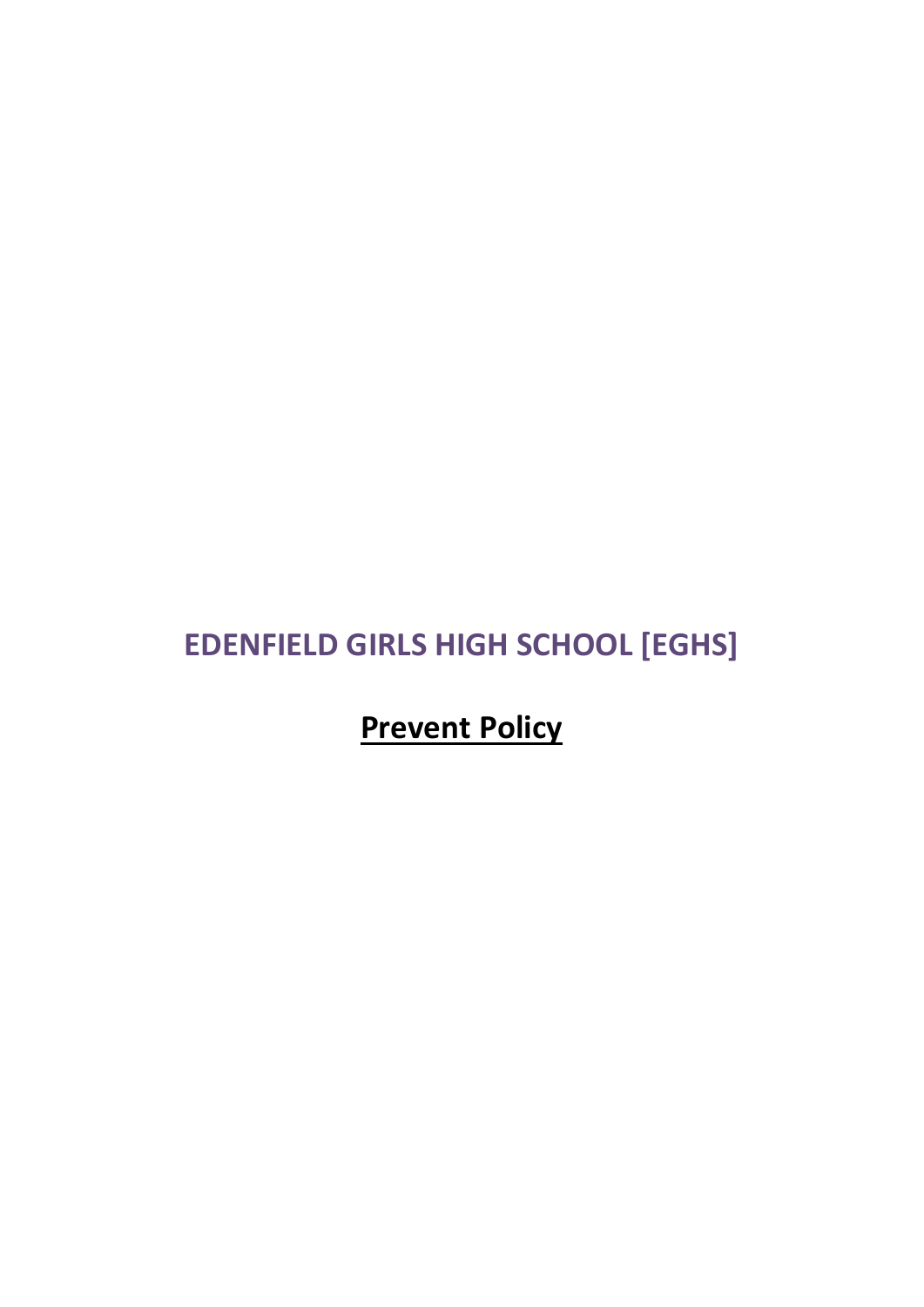EGHS is committed to providing a secure environment for pupils and all staff recognise that safeguarding and creating a safeguarding culture is the responsibility of everyone who works here.

#### *The National Prevent Strategy*

EGHS supports the Home Office '4P' Prevent strategy to combat radicalisation and terrorism. The 4P's are:

**Protect** - to strengthen protection against a terrorist attack in the UK or against its interests overseas and so reduce their vulnerability. This work focuses on border security, the transport system, national infrastructure and public places

**Prepare** - to mitigate the impact of a terrorist attack where that attack cannot be stopped. This includes work to bring a terrorist attack to an end and to increase the UK's resilience to facilitate recovery from its aftermath

**Pursue** - to stop terrorist attacks by detecting, prosecuting and otherwise disrupting those who plot to carry out attacks against the UK or its interests overseas

**Prevent** - to stop people from becoming or supporting terrorism. This includes countering terrorist ideology and challenging those who promote it; supporting individuals who are especially vulnerable to becoming radicalised; and working with sectors and institutions where the risk of radicalisation is assessed to be high.

Whilst the first three strands are clearly the remit of the government and security services, the fourth one is one to which schools and those who work with young people in a wider setting such as Youth workers or Social Services can contribute. EGHS acknowledges this, supports the strategy and strives to take an active part of the Prevent section of the strategy both at a whole school and an individual level.

Prevent is a strategy that works to prevent the growth of issues that create a climate which facilitates radicalisation to occur, by creating a climate of mutual trust in which young people grow and develop.

This climate works against creating circumstances in which young people feel isolated and become vulnerable to exploitation by those who wish to further a radical agenda. The creation of a school that is a secure and safe place based on appreciation and respect for all has always been a stated aim of EGHS School and continues to be so in the school's clear statement of Equality and related policies and procedures.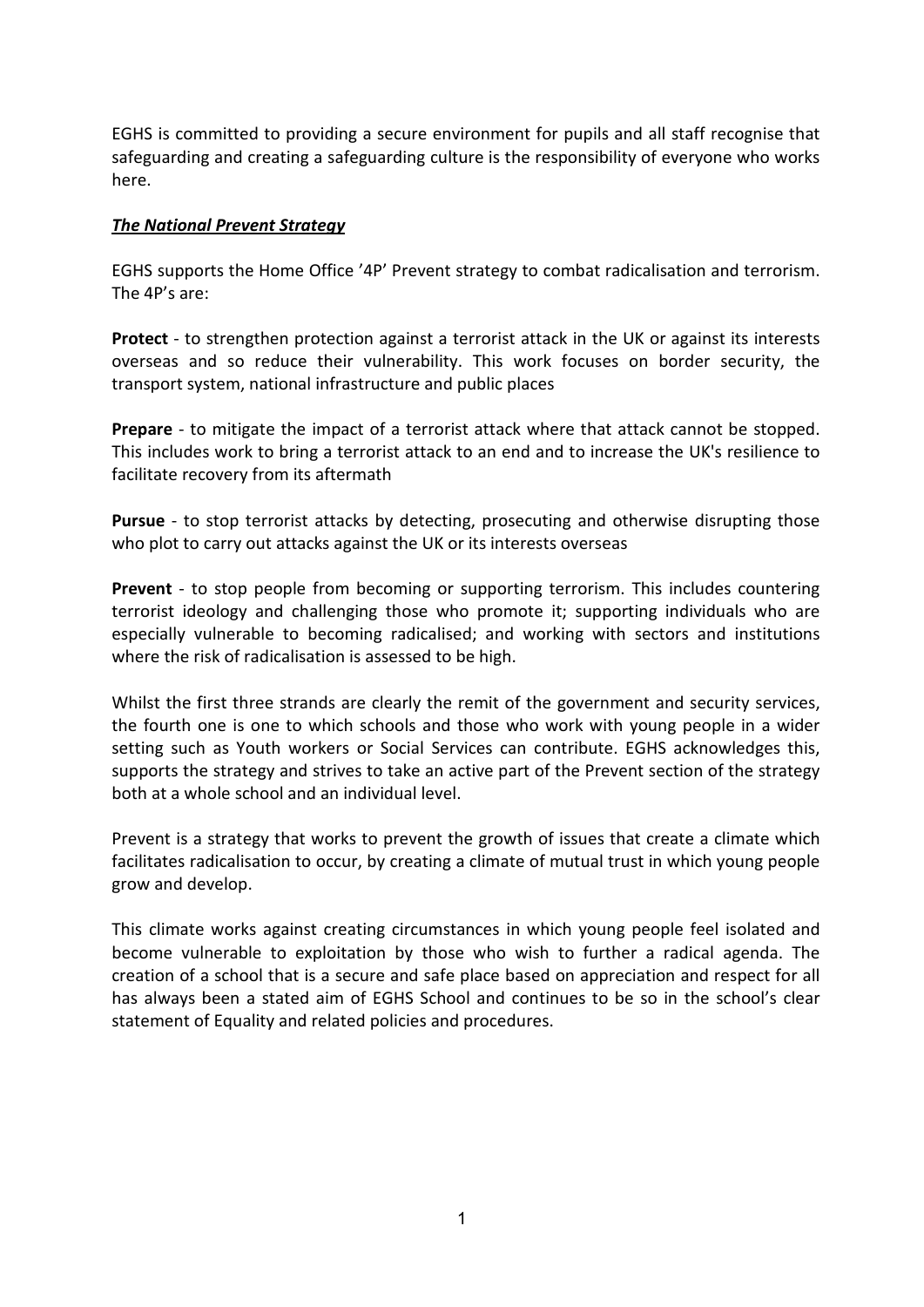Extremism in all its forms has no place at EGHS, as exposure to both extremist materials and influences is detrimental to the development of young people.

Extremists of all kinds aim to develop destructive relationships between different communities by promoting division, fear and mistrust of others based on ignorance or prejudice. Education is a powerful weapon against this as it equips young people with the knowledge, skills and sound judgement to challenge and debate these issues in a secure environment.

## **At EGHS the Prevent strategy is furthered by:**

1. Raising Awareness of the issue of radicalisation with staff so that those who work with young people at EGHS appreciate that they are a front line strategy, and act accordingly. This is done through staff training, which is delivered and revisited at appropriate times through the year as opportunities arise.

EGHS staff appreciate how positive relationships created within school can remedy the factors that create the environment for dangers of radicalisation.

All staff will undergo Prevent strategy CPD. Pastoral staff will specifically monitor pupils under their care and curriculum leaders will ensure that opportunities for combatting radicalisation should be taken when they arise directly in lessons, and indirectly all the time in making sure no pupil is marginalised or excluded from activities or learning.

2. Raising pupil awareness through the curriculum, where a clear understanding of history /religion / tradition promotes an appropriate understanding of the origins of movements such as Nazism and promoting an understanding of Islam and other world religions based on peaceful messages and intent.

The pastoral curriculum is designed to encourage pupils to want to be part of an inclusive society, and the importance of Citizenship is stressed as pupils are encouraged through learning to strengthen their sense of belonging. Subjects will, when applicable, foster an understanding of what terrorism is and how it occurs.

- 3. Creating an inclusive school, which appreciates the importance of SMSC (Spiritual, Moral, Social and Cultural) and delivers it though a shared curriculum for all, encouraging full participation in a broad and balanced curriculum, including the Pastoral curriculum, which celebrates the diversity of the school community and aims to make pupils feel valued and included.
- 4. Celebrating success for all. The Pastoral reward system which celebrates and rewards achievement and effort, is open to all pupils and monitored for inclusivity by the coordinator.
- 5. Responding to concerns. All concerns raised by staff or other pupils are investigated as safeguarding issues according to the school safeguarding protocol and policy.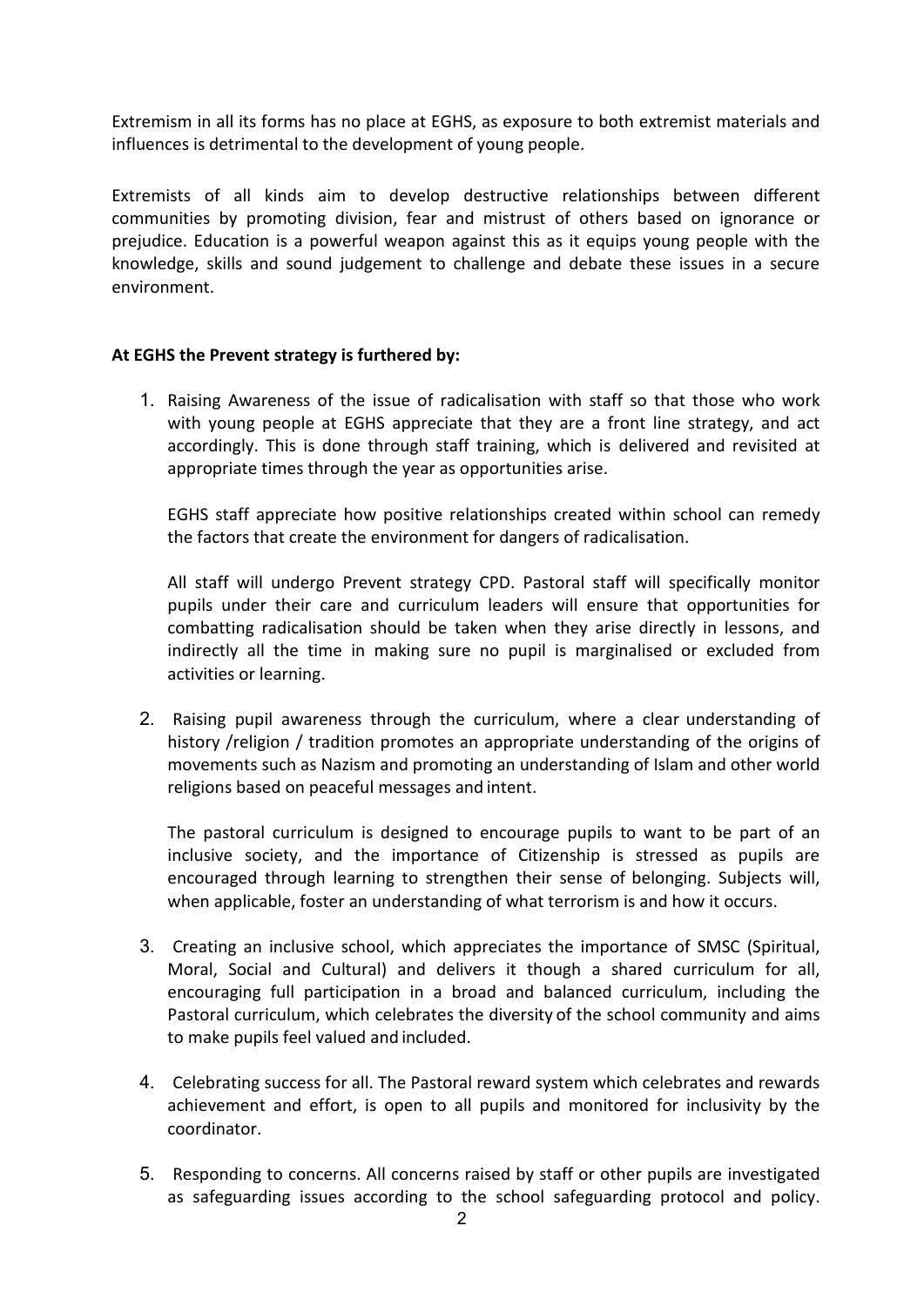Feedback is given to reporting staff/pupils and issues regarding further investigation are reported to the Lancashire Prevent team for discussion and further action as appropriate.

6. Robust Safeguarding protocols and procedures. These are audited annually through the Safeguarding policy and protocol which aims to create a culture where all staff and pupils feel empowered and enabled to raise concerns no matter how small in an atmosphere of support and openness.

EGHS is fully committed to safeguarding and promoting the welfare of all its pupils. As a school we recognise that safeguarding against radicalisation is no different from safeguarding against any other vulnerability. At EGHS all staff are expected to uphold and promote the fundamental principles of British values, as defined in the 2011 Prevent strategy.

- 7. Clear channels of communication for passing on concerns. LSCB Prevent have a clear procedure (called 'Channel') which EGHS supports and recognises that concerns passed on to them will be dealt with appropriately. Should concerns arise about this then the EGHS Whistleblowing policy will be enacted and concerns reported until appropriate action is taken at further level.
- 8. Internet monitoring. School uses the appropriate ICT support service which applies screening to all internet traffic coming through the school server.

# *UNICEF Rights Respecting School*

As a UNICEF Rights Respecting School, committed to the Convention on the Rights of the Child (CRC), EGHS actively promotes a school ethos and curriculum which mitigates against extremism and radicalisation. EGHS is committed to all the articles of the Convention, but Articles 12, and 17 pertain particularly here.

**Article 12** states that: "Every child has the right to say what they think in all matters affecting them, and have their views taken seriously."

EGHS's efforts to enable positive participation in school life through the School Council and participation in many and varied interest groups and clubs, demonstrates the commitment to respecting the view of the pupil. This respect enables all pupils to feel included and involved in the school community rather than seeking solace in other communities with radical inclinations.

**Article 17** states that: "Every child has the right to reliable mass media. Television, radio, newspapers and other media should provide information that pupils can understand." EGHS seeks to educate its pupils about and through the media. This is done safely through the monitoring of the Internet traffic coming through the school screening filter to ensure that pupils are not able to access inappropriate material that is contrary to the British values that the school is committed to promoting. The teaching of the safe use of the Internet to pupils and information given to parents enables freedom for pupils to access appropriate and unbiased information on a variety of subjects.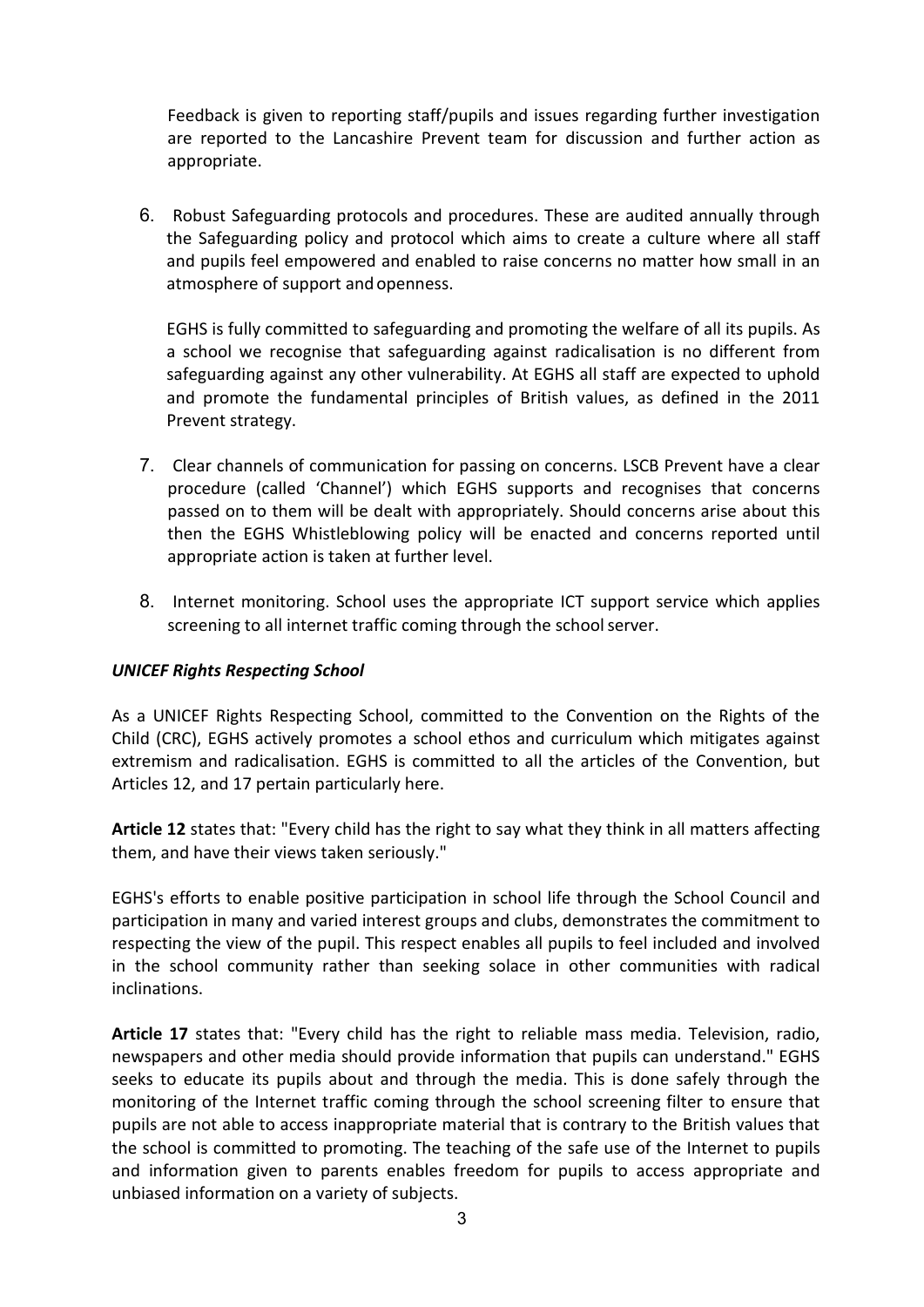# *Tackling extremism at EGHS*

At EGHS, we are aware that young people can be exposed to extremist influences or prejudiced views from an early age which emanate from a variety of sources and media, including via the internet, and at times learners may themselves reflect or display views that may be discriminatory, prejudiced or extremist, including using derogatory language.

Any prejudice, discrimination or extremist views, including derogatory language, displayed by learners or staff will always be challenged and dealt with in line with the relevant policies on pupil behaviour or staff conduct.

As part of wider safeguarding responsibilities, staff will be alert to and report using the EGHS safeguarding protocol -

- Disclosures by pupils of their exposure to the extremist actions, views or materials of others
- outside of school, such as in their homes or community groups
- Graffiti symbols, writing or art work promoting extremist messages orimages
- Pupils accessing extremist material online, including through social networking sites
- Parental reports of changes in behaviour, friendship or actions and requests for assistance
- Other local schools, local authority services, and police reports of issues affecting their pupils
- Learners voicing opinions drawn from extremist ideologies and narratives
- Use of extremist or 'hate' terms to exclude others or incite violence
- Intolerance of difference, whether secular or religious or, in line with our equalities policy, views based on, but not exclusive to, gender, disability, sexuality, race, colour or culture
- Attempts to impose extremist views or practices on others
- Anti-Western or Anti-British views

We will strive to eradicate the myths and assumptions that can lead to some young people becoming alienated and disempowered, especially where the narrow approaches young people may experience elsewhere may make it harder for them to challenge or question these radical influences.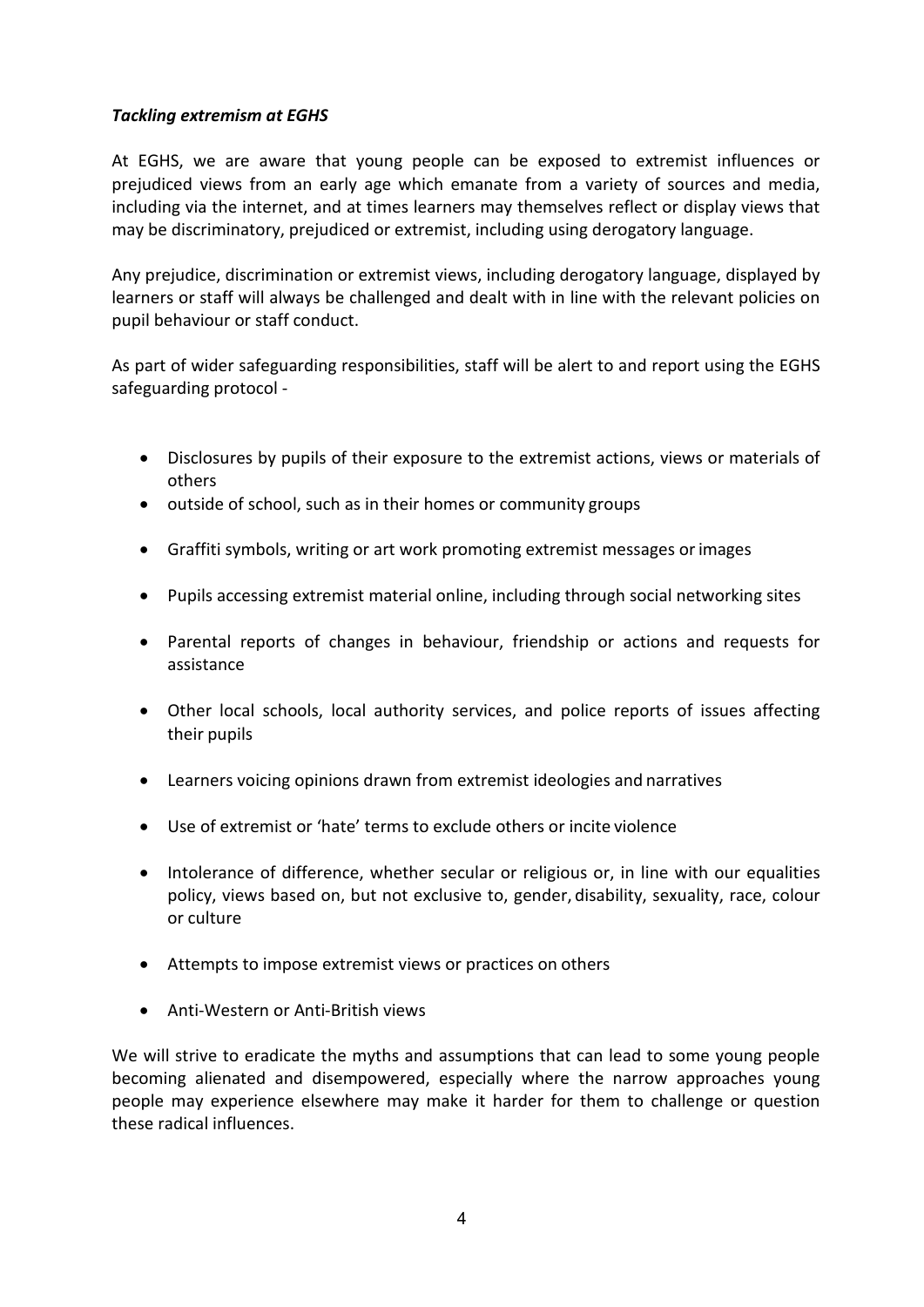We will strive to ensure that our support and approaches will help our pupils build resilience to extremism and give them a positive sense of identity through the development of critical thinking skills.

We will provide staff training to ensure that all of our staff are equipped to recognise extremism and are skilled and confident enough to challenge it.

Our goal is to build mutual respect and understanding and to promote the use of dialogue not violence as a form of conflict resolution.

We will also work with local partners, families and communities in our efforts to ensure EGHS pupils understand and embrace our local context and values in challenging extremist views, and to assist in the broadening of young people's experiences and horizons.

We will help support learners who may be vulnerable to such influences as part of our wider safeguarding responsibilities and where we believe a pupil is being directly affected by extremist materials or influences we will refer the pupil through the Channel reporting process for help and support.

## *Use of External Agencies and Speakers*

External agencies or speakers can enrich the experiences of our pupils, however we will endeavour to ensure that we do not unwittingly use agencies that are inconsistent with, or are in complete opposition to EGHS's values and ethos.

#### *The Role of the Curriculum*

Our curriculum promotes respect, tolerance and diversity. Pupils are encouraged to share their views and recognise that they are entitled to have their own different beliefs which should not be used to influence others.

Our PSHEE (Personal, Social, Health, Economic Education) and SMSC (Spiritual, Moral, Social and Cultural) provision is embedded across the curriculum and through the wider school life, and it underpins the inclusive ethos of the school.

It is recognised that pupils with low aspirations are more vulnerable to radicalisation and therefore we strive to equip our pupils with confidence, self-belief, resilience, respect and tolerance as well as setting high standards and expectation for themselves.

Pupils are regularly taught how to stay safe when using the Internet and are encouraged to recognise that people are not always who they say they are online. They are taught to seek adult help if they are upset or concerned about anything they read or see on the Internet.